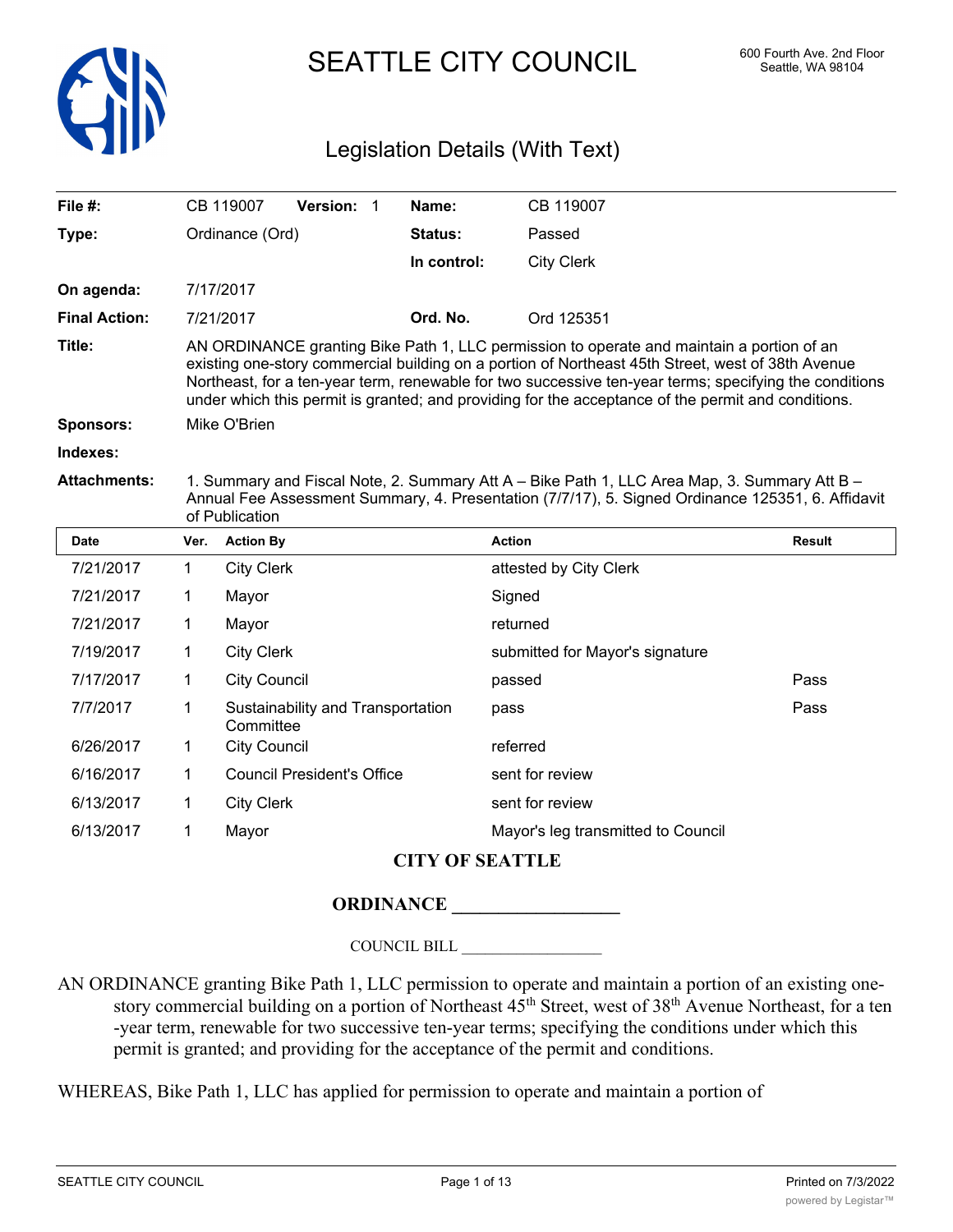an existing one-story commercial building on a portion of Northeast  $45<sup>th</sup>$  Street, west of  $38<sup>th</sup>$  Avenue Northeast; and

WHEREAS, Bike Path 1, LLC owns an existing commercial structure that occupies approximately 310 square

feet of a portion of Northeast 45<sup>th</sup> Street, west of 38<sup>th</sup> Avenue Northeast; NOW, THEREFORE,

## **BE IT ORDAINED BY THE CITY OF SEATTLE AS FOLLOWS:**

Section 1. **Permission.** Subject to the terms and conditions of this ordinance, The City of Seattle (City) grants permission (also referred to in this ordinance as a permit) to Bike Path 1, LLC, and its successors and assigns as approved by the Director of the Seattle Department of Transportation (Director) according to Section 14 of this ordinance (the party named above and each such approved successor and assign is referred to as "Permittee"), to operate and maintain an existing one-story commercial building, including all related appurtenances (collectively referred to as "existing building encroachment"), adjacent in whole or in part to the property legally described as:

THAT PORTION OF THE BURLINGTON NORTHERN, INC'S FORMER RIGHT OF WAY FOR ITS SUMAS BRANCH IN THE SW QUARTER OF THE SW QUARTER I SECTION 10, TOWNSHIP 25 NORTH, RANGE 4 EAST, W.M., IN KING COUNTY, WASHINGTON LYING BETWEEN LINES CONCENTRIC WITH AND DISTANT RESPECTIVELY 9 FEET AND 50 FEET SOUTHERLY, MEASURED RADIALLY, FROM THE CENTERLINE OF GRANTOR'S MAIN TRACK FOR SAID BRANCH AS NOW CONSTRUCTED AND BETWEEN LINES EXTENDING RADIALLY FROM SAID CENTERLINE FROM POINTS THEREIN DISTANT 381.1 FEET AND 456.1 FEET EASTERLY MEASURED ALONG SAID CENTERLINE FROM THE WEST LINE OF SAID SECTION 10.

Section 2. **Term.** The permission granted to Permittee is for a term of ten years starting on the effective date of this ordinance and ending at 11:59 p.m. on the last day of the tenth year. Upon written application made by the Permittee at least 180 days before expiration of the term, the Director or the City Council may renew the permit twice, each time for a successive ten-year term, subject to the right of the City to require the removal of the existing building encroachment or to revise by ordinance any of the terms and conditions of the permission granted by this ordinance. The total term of the permission, including renewals, shall not exceed 30 years. The Permittee shall submit any application for a new permission no later than 180 days prior to the expiration of the then-existing term.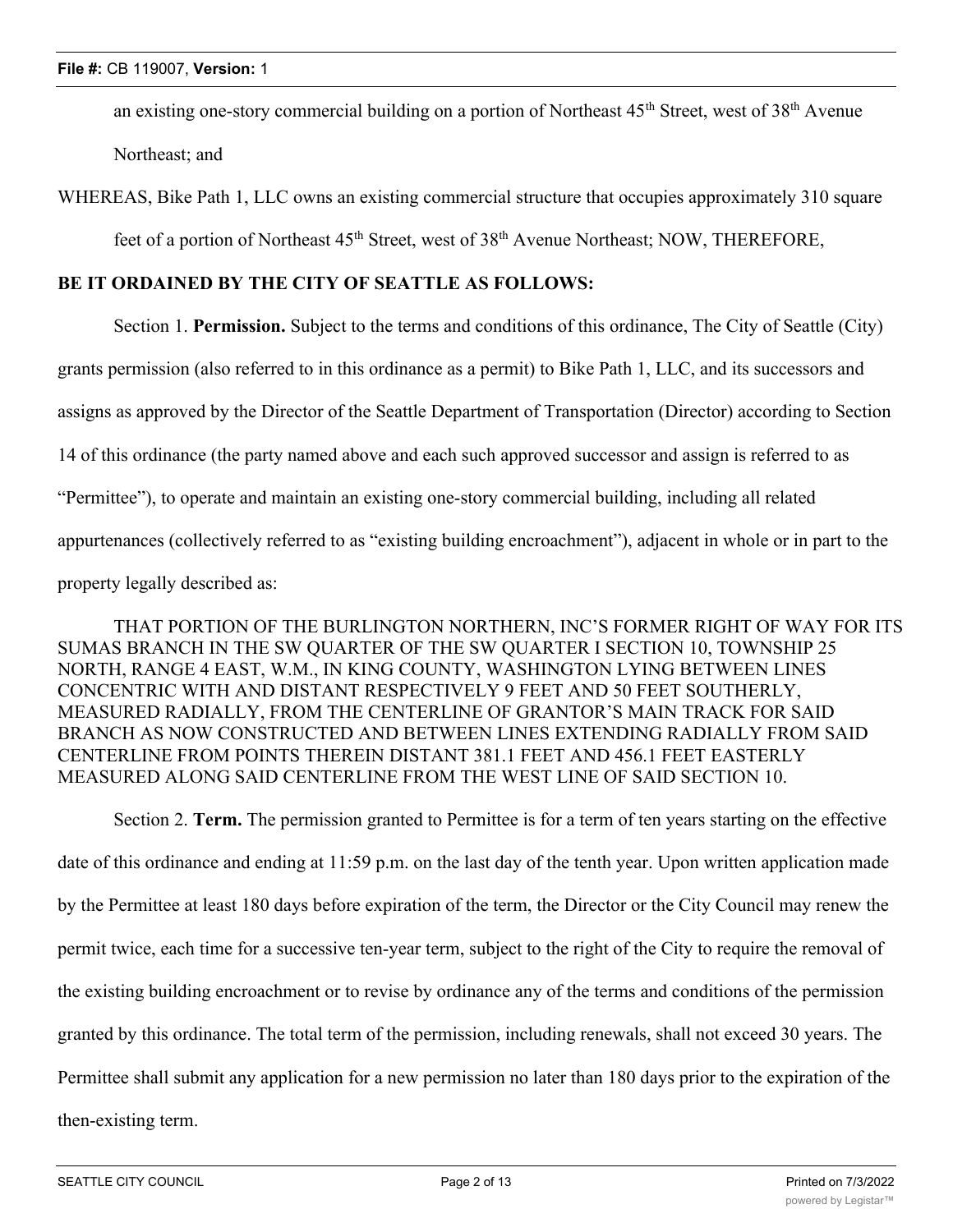Section 3. **Protection of utilities.** The permission granted is subject to the Permittee bearing the expense of any protection, support, or relocation of existing utilities deemed necessary by the owners of the utilities, and the Permittee being responsible for any damage to the utilities due to the construction, repair, reconstruction, maintenance, operation, or removal of existing and for any consequential damages that may result from any damage to utilities or interruption in service caused by any of the foregoing.

Section 4. **Removal for public use or for cause.** The permission granted is subject to use of the street right-of-way or other public place (collectively, public place) by the City and the public for travel, utility purposes, and other public uses or benefits. The City expressly reserves the right to deny renewal, or terminate the permission at any time prior to expiration of the initial term or any renewal term, and require the Permittee to remove the existing building encroachment, or any part thereof or installation on the public place, at the Permittee's sole cost and expense in the event that:

(a) the City Council determines by ordinance that the space occupied by the existing building encroachment is necessary for any public use or benefit or that existing building encroachment interferes with any public use or benefit; or

(b) the Director determines that use of the existing building encroachment has been abandoned; or

(c) the Director determines that any term or condition of this ordinance has been violated, and the violation has not been corrected by the Permittee by the compliance date after a written request by the City to correct the violation (unless a notice to correct is not required due to an immediate threat to the health or safety of the public).

A City Council determination that the space is needed for, or the existing building encroachment interferes with, a public use or benefit is conclusive and final without any right of the Permittee to resort to the courts to adjudicate the matter.

Section 5. **Permittee's obligation to remove and restore.** If the permission granted is not renewed at the expiration of a term, or if the permission expires without an application for a new permission being granted,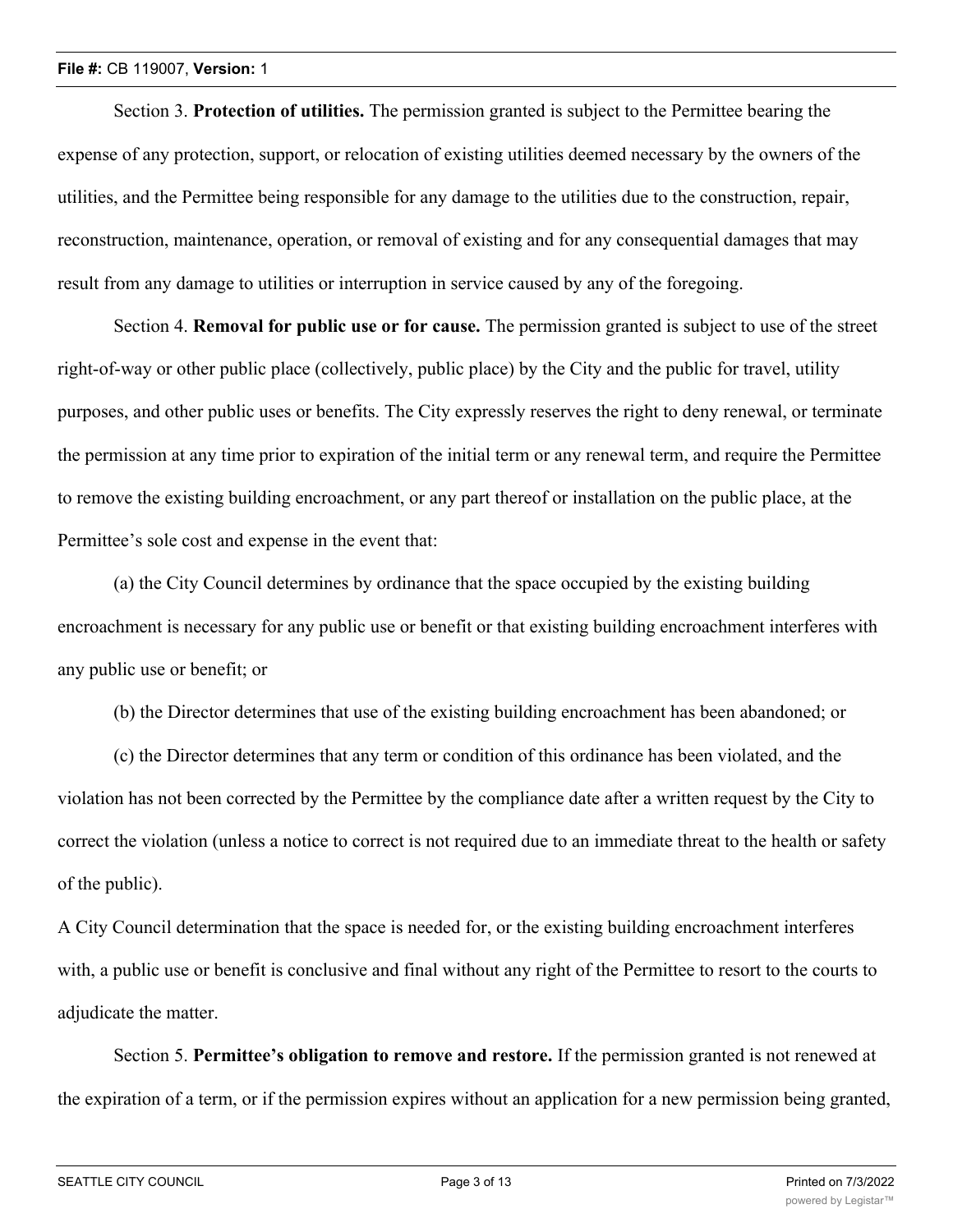or if the City terminates the permission, then within 90 days after the expiration or termination of the permission, or prior to any earlier date stated in an ordinance or order requiring removal of the existing building encroachment, the Permittee shall, at its own expense, remove the existing building encroachment and all of the Permittee's equipment and property from the public place and replace and restore all portions of the public place that may have been disturbed for any part of the existing building encroachment in as good condition for public use as existed prior to construction of the existing building encroachment and in at least as good condition in all respects as the abutting portions of the public place as required by Seattle Department of Transportation (SDOT) right-of-way restoration standards.

 Failure to remove the existing building encroachment as required by this section is a violation of Chapter 15.90 of the Seattle Municipal Code (SMC) or successor provision; however, applicability of Chapter 15.90 does not eliminate any remedies available to the City under this ordinance or any other authority. If the Permittee does not timely fulfill its obligations under this section, the City may in its sole discretion remove the existing building encroachment and restore the public place at the Permittee's expense, and collect such expense in any manner provided by law.

Upon the Permittee's completion of removal and restoration in accordance with this section, or upon the City's completion of the removal and restoration and the Permittee's payment to the City for the City's removal and restoration costs, the Director shall then issue a certification that the Permittee has fulfilled its removal and restoration obligations under this ordinance. Upon prior notice to the Permittee and entry of written findings that it is in the public interest, the Director may, in the Director's sole discretion, conditionally or absolutely excuse the Permittee from compliance with all or any of the Permittee's obligations under this section.

Section 6. **Repair or reconstruction.** The existing building encroachment shall remain the exclusive responsibility of the Permittee and the Permittee shall maintain the existing building encroachment in good and safe condition for the protection of the public. The Permittee shall not reconstruct or repair the existing building encroachment except in strict accordance with plans and specifications approved by the Director. The Director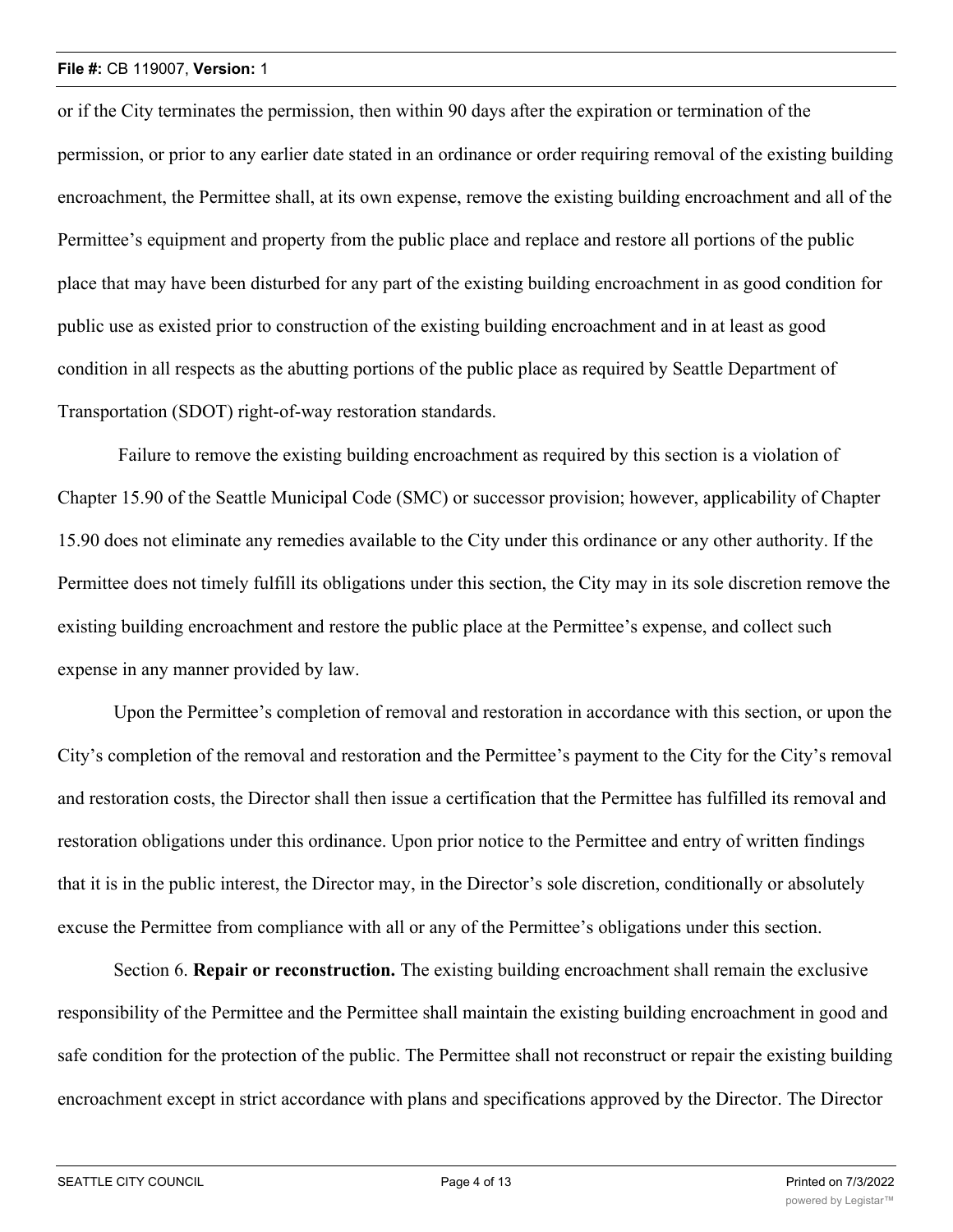may, in the Director's judgment, order the existing building encroachment reconstructed or repaired at the Permittee's cost and expense because of: the deterioration or unsafe condition of the existing building encroachment the installation, construction, reconstruction, maintenance, operation, or repair of any municipally-owned public utilities; or for any other cause.

Section 7. **Failure to correct unsafe condition.** After written notice to the Permittee and failure of the Permittee to correct an unsafe condition within the time stated in the notice, the Director may order the existing building encroachment be removed at the Permittee's expense if the Director deems that the existing building encroachment has become unsafe or creates a risk of injury to the public. If there is an immediate threat to the health or safety of the public, a notice to correct is not required.

Section 8. **Continuing obligations.** Notwithstanding termination or expiration of the permission granted, or closure or removal of the existing building encroachment the Permittee shall remain bound by all of its obligations under this ordinance until the Director has issued a certification that the Permittee has fulfilled its removal and restoration obligations under Section 5 of this ordinance. Notwithstanding the issuance of that certification, the Permittee shall continue to be bound by the obligations in Section 9 of this ordinance and shall remain liable for any unpaid fees assessed under Section 17 of this ordinance.

Section 9. **Release, hold harmless, indemnification, and duty to defend.** The Permittee, by accepting the terms of this ordinance, releases the City, its officials, officers, employees, and agents from any and all claims, actions, suits, liability, loss, costs, expense, attorneys' fees, or damages of every kind and description arising out of or by reason of the existing building encroachment or this ordinance, including but not limited to claims resulting from injury, damage, or loss to the Permittee or the Permittee's property.

The Permittee agrees to at all times defend, indemnify, and hold harmless the City, its officials, officers, employees, and agents from and against all claims, actions, suits, liability, loss, costs, expense, attorneys' fees, or damages of every kind and description, excepting only damages that may result from the sole negligence of the City, that may accrue to, be asserted by, or be suffered by any person or property including, without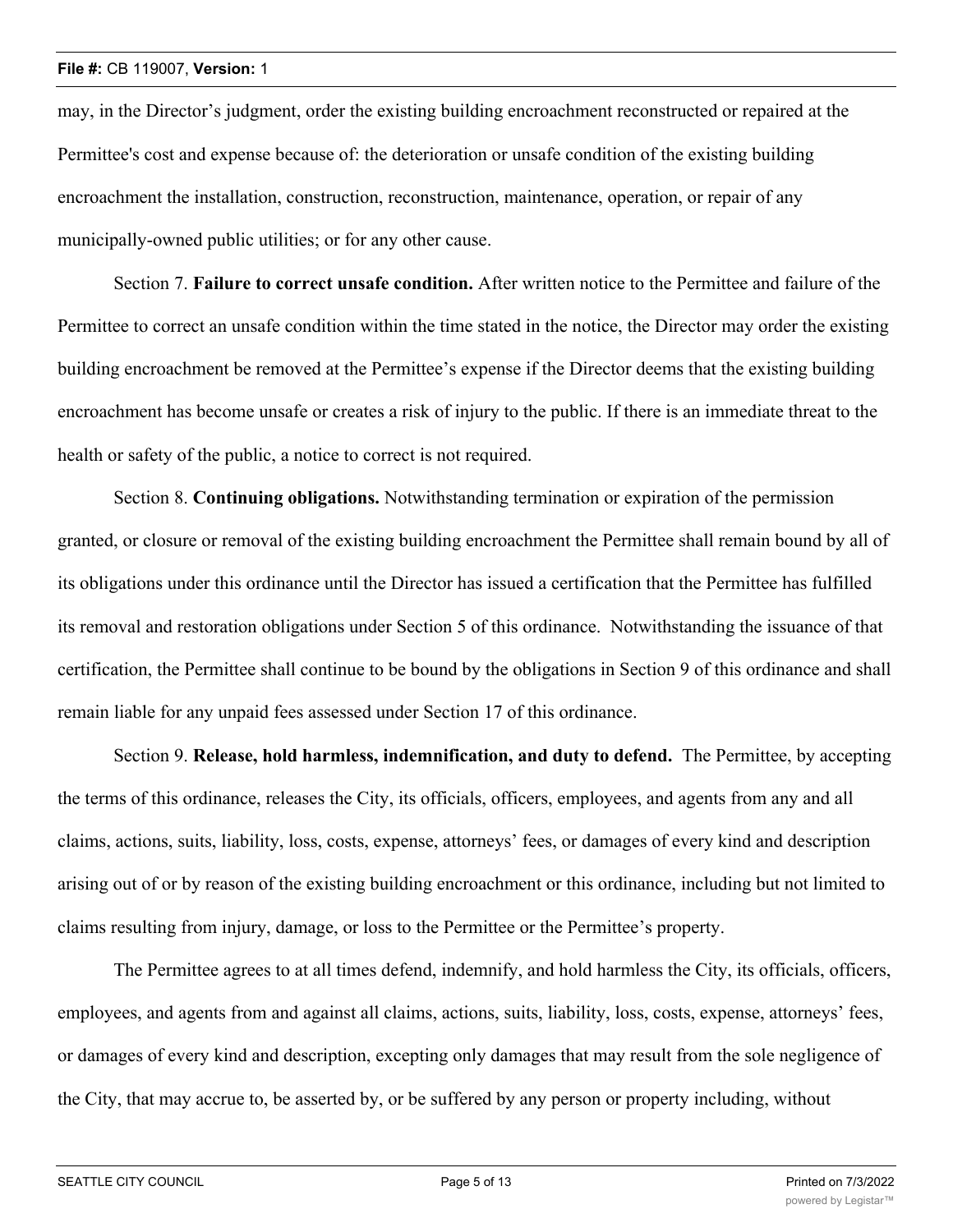limitation, damage, death, or injury to members of the public or to the Permittee's officers, agents, employees, contractors, invitees, tenants, tenants' invitees, licensees, or successors and assigns, arising out of or by reason of:

(a) the existence, condition, construction, reconstruction, modification, maintenance, operation, use, or removal of the existing building encroachment or any portion thereof, or the use, occupation, or restoration of the public place or any portion thereof by the Permittee or any other person or entity;

(b) anything that has been done or may at any time be done by the Permittee by reason of this ordinance; or

(c) the Permittee failing or refusing to strictly comply with every provision of this ordinance; or arising out of or by reason of the existing building encroachment or this ordinance in any other way.

If any suit, action, or claim of the nature described above is filed, instituted, or begun against the City, the Permittee shall upon notice from the City defend the City, with counsel acceptable to the City, at the sole cost and expense of the Permittee, and if a judgment is rendered against the City in any suit or action, the Permittee shall fully satisfy the judgment within 90 days after the action or suit has been finally determined, if determined adversely to the City. If it is determined by a court of competent jurisdiction that Revised Code of Washington (RCW) 4.24.115 applies to this ordinance, then in the event claims or damages are caused by or result from the concurrent negligence of the City, its agents, contractors, or employees, and the Permittee, its agents, contractors, or employees, this indemnity provision shall be valid and enforceable only to the extent of the negligence of the Permittee or the Permittee's agents, contractors, or employees.

Section 10. **Insurance.** For as long as the Permittee exercises any permission granted by this ordinance and until the Director has issued a certification that the Permittee has fulfilled its removal and restoration obligations under Section 5 of this ordinance, the Permittee shall obtain and maintain in full force and effect, at its own expense, insurance and/or self-insurance that protects the Permittee and the City from claims and risks of loss from perils that can be insured against under commercial general liability (CGL) insurance policies in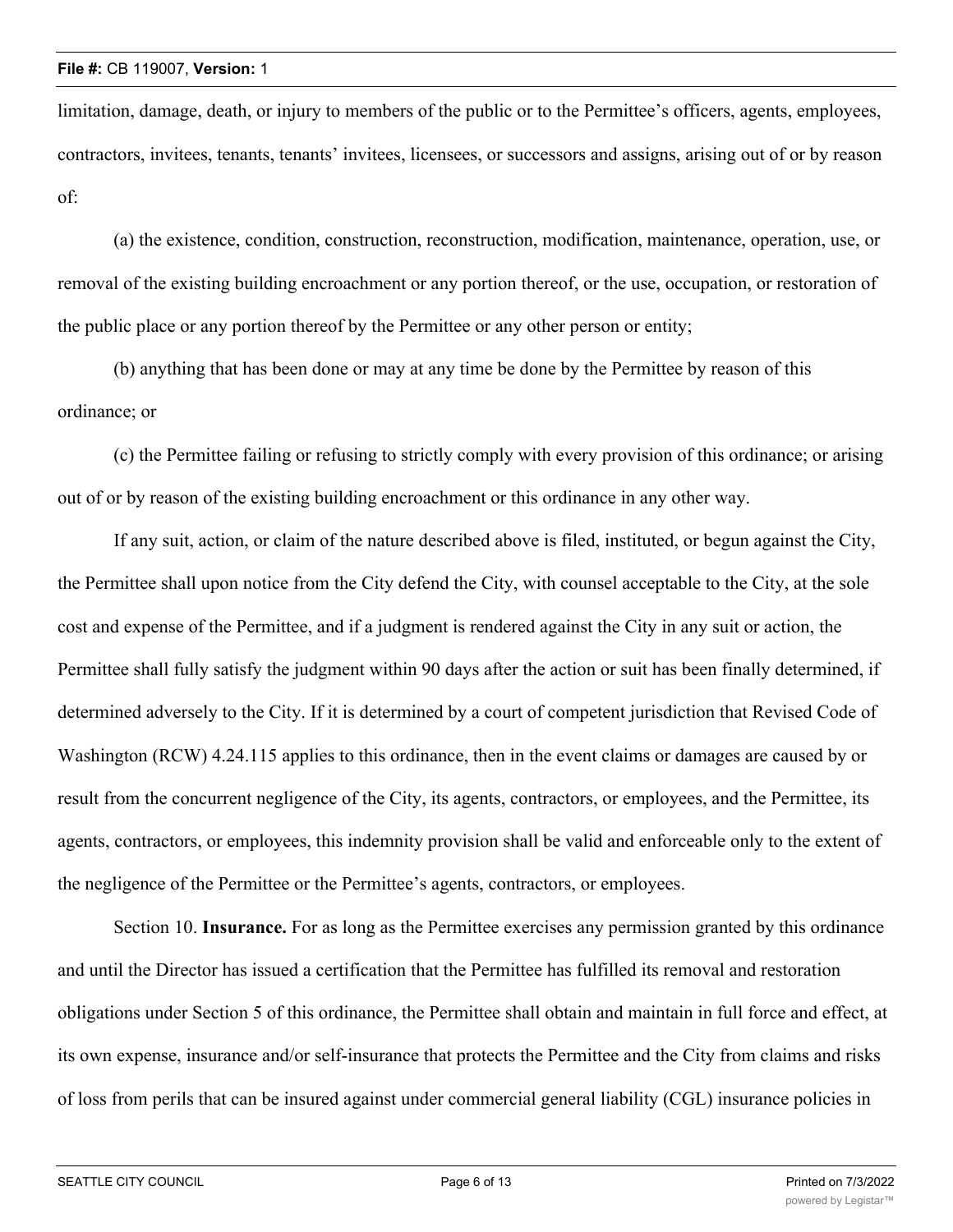conjunction with:

- (a) construction, reconstruction, modification, operation, maintenance, use, existence, or removal of the existing building encroachment or any portion thereof, as well as restoration of any disturbed areas of the public place in connection with removal of the existing building encroachment;
- (b) the Permittee's activity upon or the use or occupation of the public place described in Section 1 of this ordinance; and
- (c) claims and risks in connection with activities performed by the Permittee by virtue of the permission granted by this ordinance.

Minimum insurance requirements are CGL insurance written on an occurrence form at least as broad as the Insurance Services Office (ISO) CG 00 01. The City requires insurance coverage to be placed with an insurer admitted and licensed to conduct business in Washington State or with a surplus lines carrier pursuant to chapter 48.15 RCW. If coverage is placed with any other insurer or is partially or wholly self-insured, such insurer(s) or self-insurance is subject to approval by the City's Risk Manager.

Minimal limits of liability shall be: General Liability: \$2,000,000 combined single limit per occurrence for bodily injury, personal injury, and property damage, and \$4,000,000 aggregate limit. CG 00 01 current edition, including Products and Completed Operations covering Commercial General Liability. Coverage shall name the "City of Seattle, its elected and appointed officers, officials, employees and agents" as additional insureds for primary and non-contributory limits of liability subject to a Separation of Insureds clause.

Within 60 days after the effective date of this ordinance, the Permittee shall provide to the City, or cause to be provided, certification of insurance coverage including an actual copy of the blanket or designated additional insured policy provision per the ISO CG 20 12 endorsement or equivalent. The insurance coverage certification shall be delivered or sent to the Director or to SDOT at an address as the Director may specify in writing from time to time. The Permittee shall provide a certified complete copy of the insurance policy to the City promptly upon request.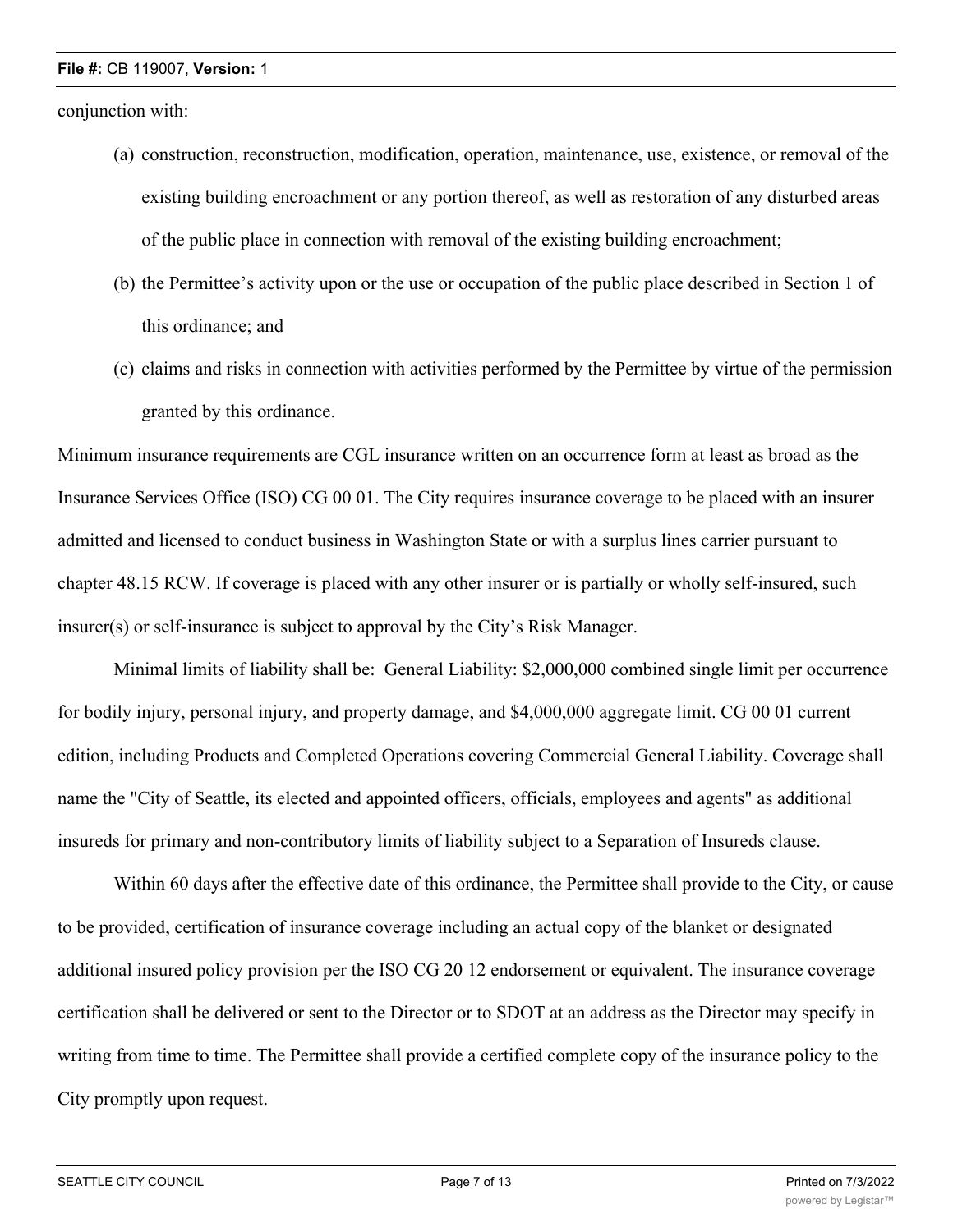If the Permittee is self-insured, a letter of certification from the Corporate Risk Manager may be submitted in lieu of the insurance coverage certification required by this ordinance, if approved in writing by the City's Risk Manager. The letter of certification must provide all information required by the City's Risk Manager and document, to the satisfaction of the City's Risk Manager, that self-insurance equivalent to the insurance requirements of this ordinance is in force. After a self-insurance certification is approved, the City may from time to time subsequently require updated or additional information. The approved self-insured Permittee must provide 30 days' prior notice of any cancellation or material adverse financial condition of its self-insurance program. The City may at any time revoke approval of self-insurance and require the Permittee to obtain and maintain insurance as specified in this ordinance.

In the event that the Permittee assigns or transfers the permission granted by this ordinance, the Permittee shall maintain in effect the insurance required under this section until the Director has approved the assignment or transfer pursuant to Section 14 of this ordinance.

Section 11. **Contractor insurance.** The Permittee shall contractually require that any and all of its contractors performing work on any premises contemplated by this permit name the "City of Seattle, its officers, officials, employees and agents" as additional insureds for primary and non-contributory limits of liability on all CGL, Automobile and Pollution liability insurance and/or self-insurance. The Permittee shall also include in all contract documents with its contractors a third-party beneficiary provision extending to the City construction indemnities and warranties granted to the Permittee.

Section 12. **Performance bond.** Within 60 days after the effective date of this ordinance, the Permittee shall deliver to the Director for filing with the City Clerk a sufficient bond executed by a surety company authorized and qualified to do business in the State of Washington that is: in the amount of \$140,000, and conditioned with a requirement that the Permittee shall comply with every provision of this ordinance and with every order the Director issues under this ordinance. The Permittee shall ensure that the bond remains in effect until the Director has issued a certification that the Permittee has fulfilled its removal and restoration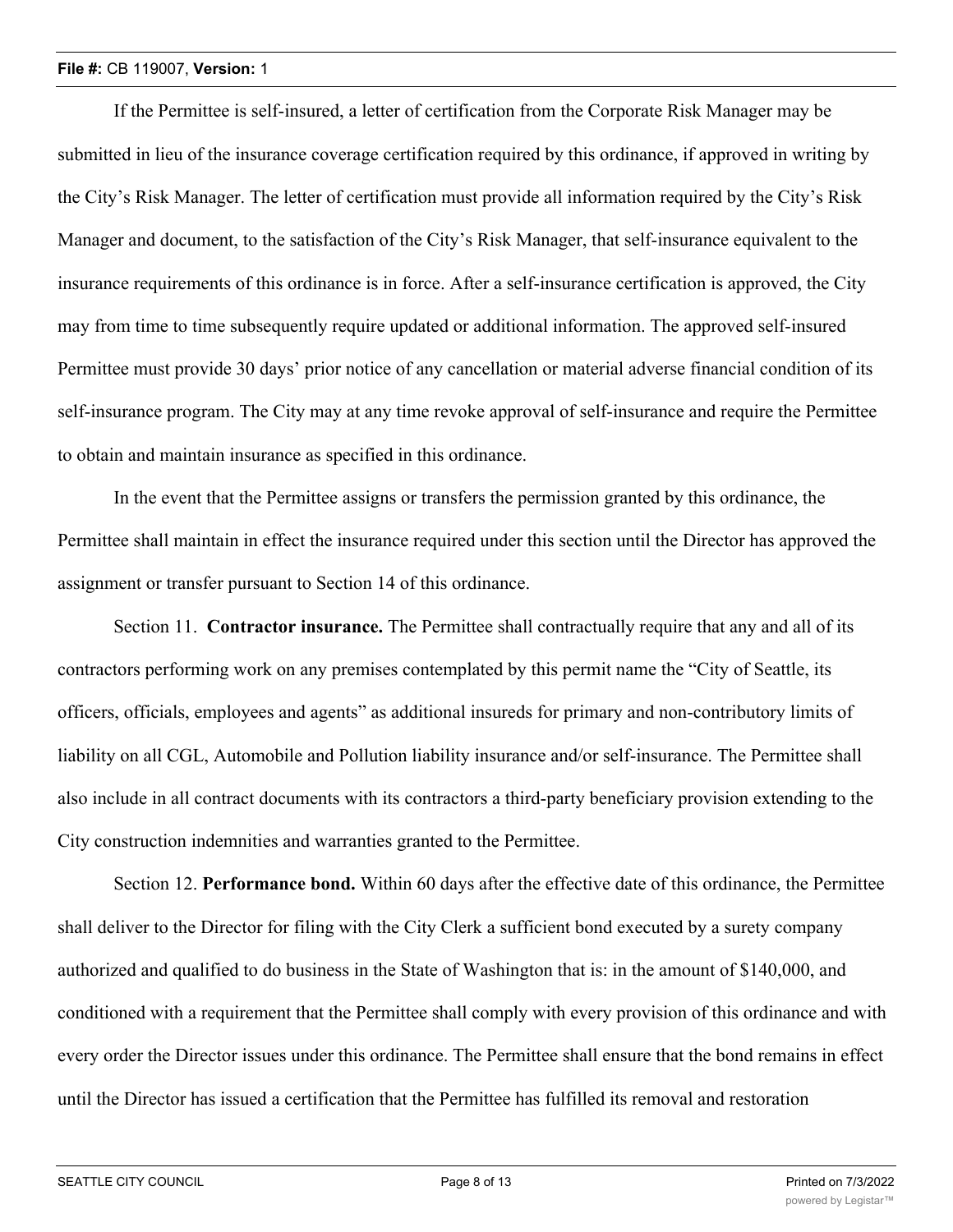obligations under Section 5 of this ordinance. An irrevocable letter of credit approved by the Director in consultation with the City Attorney's Office may be substituted for the bond. In the event that the Permittee assigns or transfers the permission granted by this ordinance, the Permittee shall maintain in effect the bond or letter of credit required under this section until the Director has approved the assignment or transfer pursuant to Section 14 of this ordinance.

Section 13. **Adjustment of insurance and bond requirements.** The Director may adjust minimum liability insurance levels and surety bond requirements during the term of this permission. If the Director determines that an adjustment is necessary to fully protect the interests of the City, the Director shall notify the Permittee of the new requirements in writing. The Permittee shall, within 60 days of the date of the notice, provide proof of the adjusted insurance and surety bond levels to the Director.

Section 14. **Consent for and conditions of assignment or transfer.** The permission granted by this ordinance shall not be assignable or transferable by operation of law; nor shall the Permittee transfer, assign, mortgage, pledge or encumber the same without the Director's consent, which the Director shall not unreasonably refuse. The Director may approve assignment or transfer of the permission granted by this ordinance to a successor entity only if the successor or assignee has accepted in writing all of the terms and conditions of the permission granted by this ordinance; has provided, at the time of the acceptance, the bond and certification of insurance coverage required under this ordinance; and has paid any fees due under Section 17 of this ordinance. Upon the Director's approval of an assignment or transfer, the rights and obligations conferred on the Permittee by this ordinance shall be conferred on the successors and assigns. Any person or entity seeking approval for an assignment or transfer of the permission granted by this ordinance shall provide the Director with a description of the current and anticipated use of the existing building encroachment.

Section 15. **Inspection fees.** The Permittee shall, as provided by SMC Chapter 15.76 or successor provision, pay the City the amounts charged by the City to inspect the existing building encroachment during construction, reconstruction, repair, annual safety inspections, and at other times deemed necessary by the City.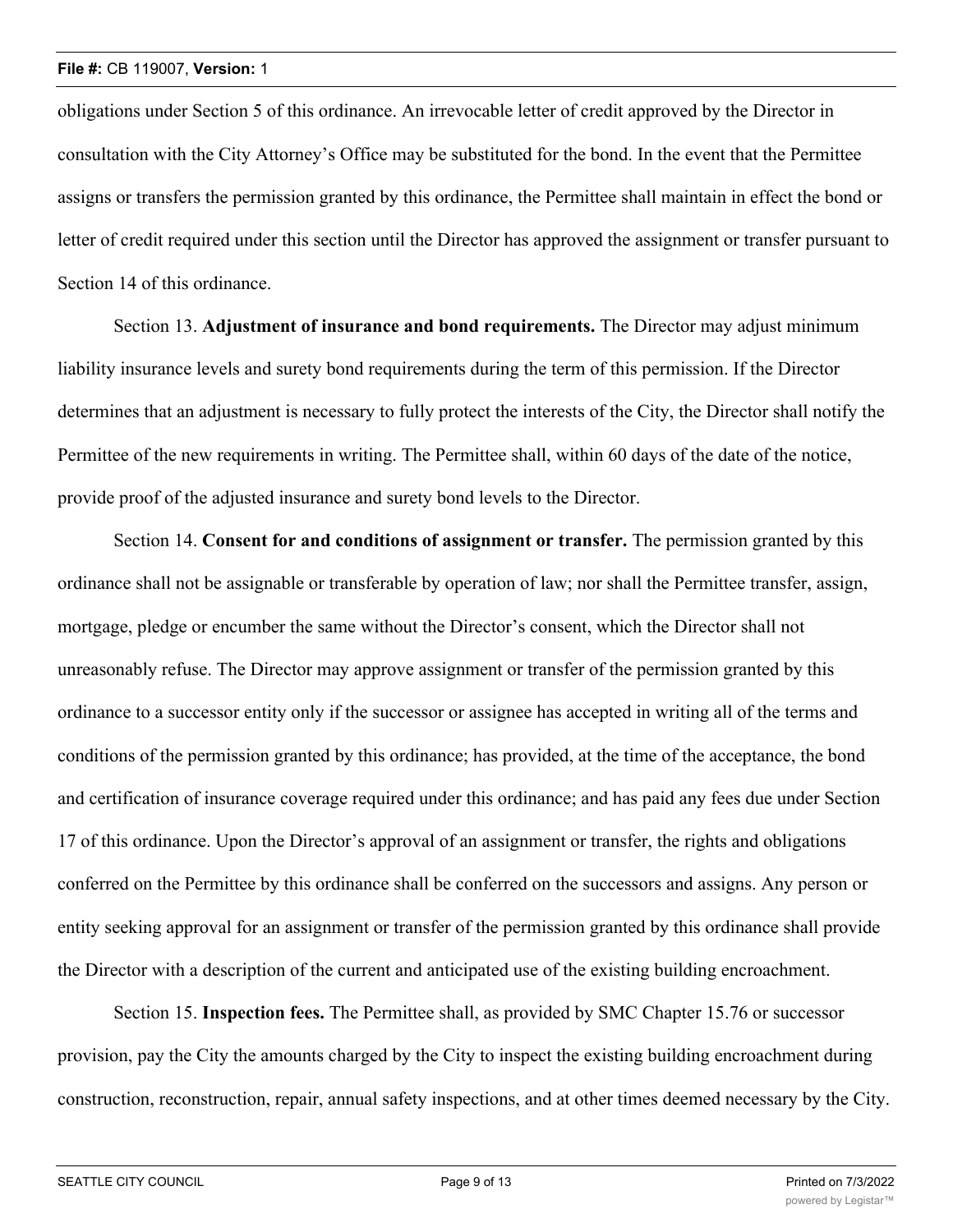An inspection or approval of the existing building encroachment by the City shall not be construed as a representation, warranty, or assurance to the Permittee or any other person as to the safety, soundness, or condition of the existing building encroachment. Any failure by the City to require correction of any defect or condition shall not in any way limit the responsibility or liability of the Permittee.

Section 16. **Inspection reports.** Within 60 days after the effective date of this ordinance, the Permittee shall submit to the Director, or to SDOT at an address specified by the Director, an inspection report that:

- (a) describes the physical dimensions and condition of all load-bearing elements;
- (b) describes any damages or possible repairs to any element of the existing building encroachment;
- (c) prioritizes all repairs and establishes a timeframe for making repairs; and
- (d) is stamped by a professional structural engineer licensed in the State of Washington.

In the event of a natural disaster or other event that may have damaged the existing building encroachment, the Director may require that additional reports be submitted by a date established by the Director. The Permittee has the duty of inspecting and maintaining the existing building encroachment. The responsibility to submit structural inspection reports periodically or as required by the Director does not waive or alter any of the Permittee's other obligations under this ordinance. The receipt of any reports by the Director shall not create any duties on the part of the Director. Any failure by the Director to require a report, or to require action after receipt of any report, shall not waive or limit the obligations of the Permittee.

Section 17. **Annual fee.** Beginning on the effective date of this ordinance, and annually thereafter, the Permittee shall promptly pay to the City, upon statements or invoices issued by the Director, an annual fee of \$2,582.53 or as adjusted annually thereafter, for the privileges granted by this ordinance.

Adjustments to the annual fee shall be made in accordance with a term permit fee schedule adopted by the City Council and may be made every year. In the absence of a schedule, the Director may only increase or decrease the previous year's fee to reflect any inflationary changes so as to charge the fee in constant dollar terms. This adjustment will be calculated by adjusting the previous year's fee by the percentage change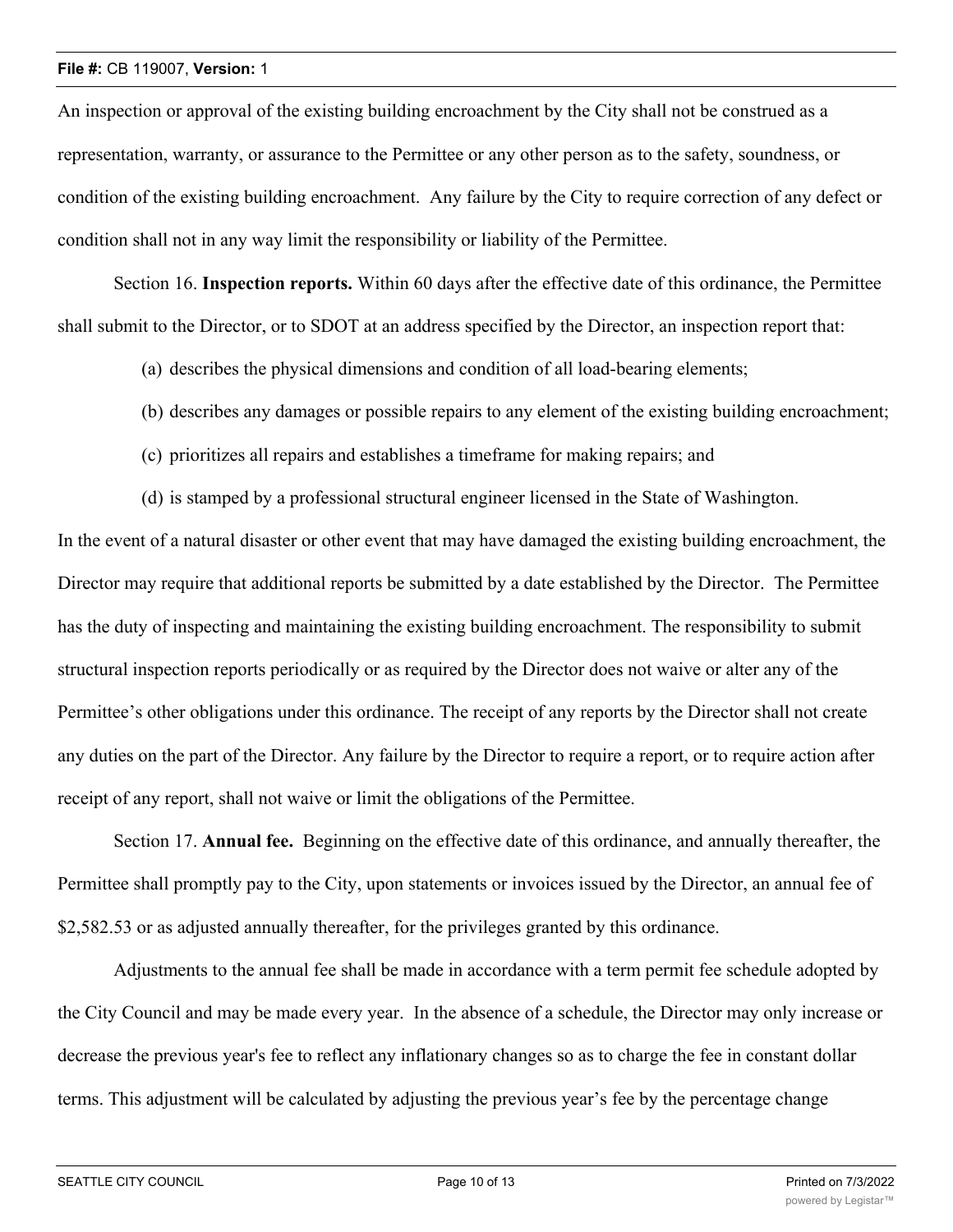between the two most recent year-end values available for the Consumer Price Index for the Seattle-Tacoma-Bremerton Area, All Urban Consumers, All Products, Not Seasonally Adjusted. All payments shall be made to the City Finance Director for credit to the Transportation Operating Fund.

Section 18. **Compliance with other laws.** Permittee shall maintain and operate the existing building encroachment in compliance with all applicable federal, state, County and City laws and regulations. Without limitation, in all matters pertaining to the existing building encroachment, the Permittee shall comply with the City's laws prohibiting discrimination in employment and contracting including the Seattle Fair Employment Practices Ordinance, SMC Chapter 14.04, and the Fair Contracting Practices code, SMC Chapter 14.10 (or successor provisions).

Section 19. **Acceptance of terms and conditions.** The Permittee shall deliver to the Director its written signed acceptance of the terms of this ordinance within 60 days after the effective date of this ordinance. The Director shall file the written acceptance with the City Clerk. If no such acceptance is received within that 60 day period, the privileges conferred by this ordinance shall be deemed declined or abandoned and the permission granted deemed lapsed and forfeited and the Permittee shall, at its own expense, remove the existing building encroachment and all of the Permittee's equipment and property and replace and restore all portions of the public place as provided in Section 5 of this ordinance.

Section 20. **Obligations run with the Property.** The obligations and conditions imposed on the Permittee by and through this ordinance are covenants that run with the land and bind subsequent owners of the property adjacent to the existing building encroachment and legally described in Section 1 of this ordinance (the "Property"), regardless of whether the Director has approved assignment or transfer of the permission granted herein to such subsequent owner(s). At the request of the Director, Permittee shall provide to the Director a current title report showing the identity of all owner(s) of the Property and all encumbrances on the Property. The Permittee shall, within 60 days of the effective date of this ordinance, and prior to conveying any interest in the Property, deliver to the Director upon a form to be supplied by the Director, a covenant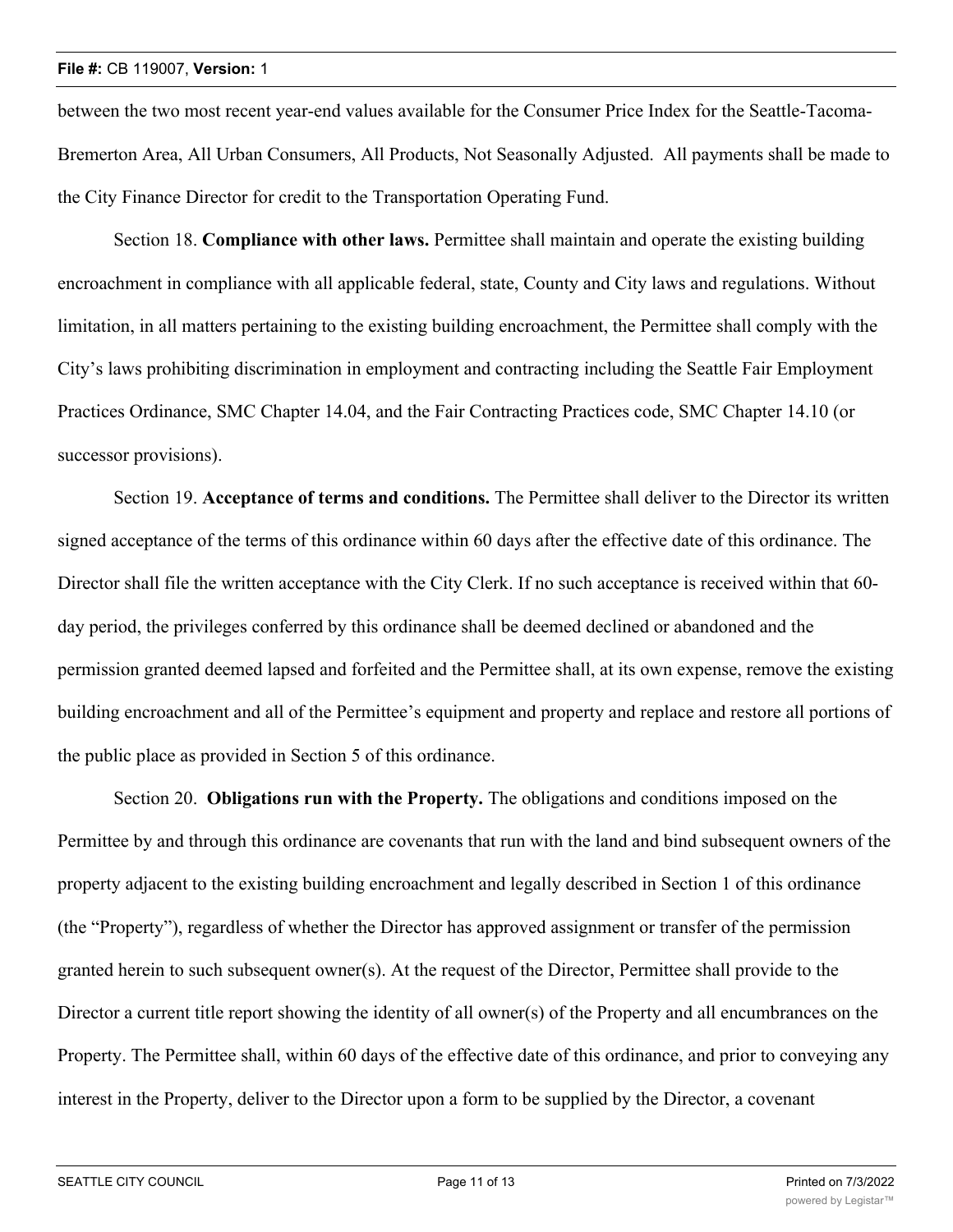agreement imposing the obligations and conditions set forth in this ordinance, signed and acknowledged by the Permittee and any other owner(s) of the Property and recorded with the King County Recorder's Office. The Director shall file the recorded covenant agreement with the City Clerk. The covenant agreement shall reference this ordinance by its ordinance number. At the request of the Director, Permittee shall cause encumbrances on the Property to be subordinated to the covenant agreement.

Section 21. **Section titles.** Section titles are for convenient reference only and do not modify or limit the text of a section.

Section 22. This ordinance shall take effect and be in force 30 days after its approval by the Mayor, but if not approved and returned by the Mayor within ten days after presentation, it shall take effect as provided by Seattle Municipal Code Section 1.04.020.

| Passed by the City Council the                           | day of |        | , 2017, and signed by |
|----------------------------------------------------------|--------|--------|-----------------------|
| me in open session in authentication of its passage this |        | day of | 2017.                 |

President of the City Council

Approved by me this day of  $\qquad \qquad$ , 2017.

Edward B. Murray, Mayor

Filed by me this day of  $\frac{1}{2017}$ .